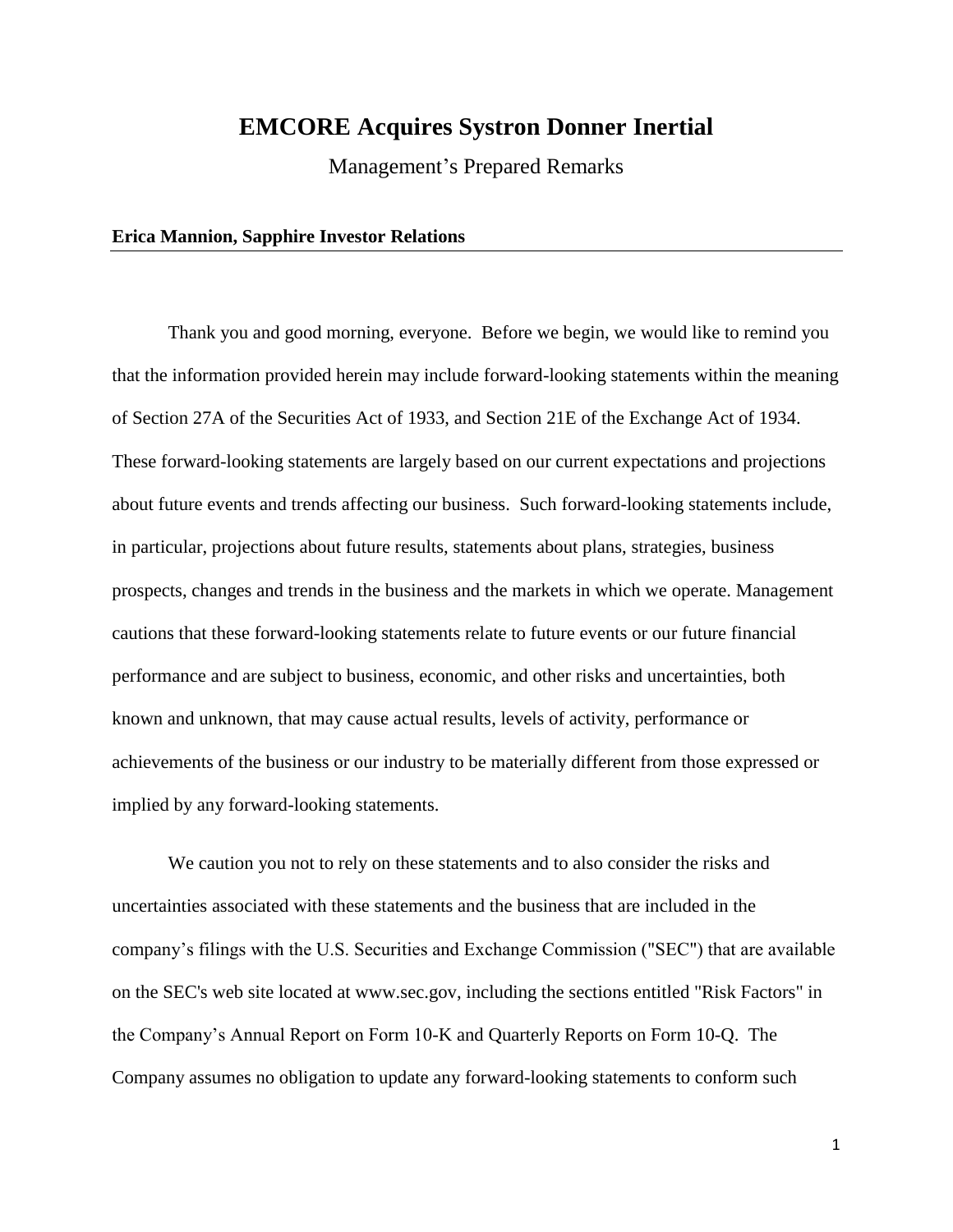statements to actual results, or to changes in our expectations except as required by applicable law or regulation.

With me today from EMCORE are Jeff Rittichier, President and Chief Executive Officer, and Mark Gordon, Interim Principal Financial and Accounting Officer. Jeff will begin with a few prepared remarks regarding the Systron Donner Inertial acquisition before we open the call up for questions.

I'll now turn the call over to Jeff.

## **Jeff Rittichier, President & CEO, EMCORE Corporation**

Thank you Erica, and good morning everyone.

Today we are pleased to announce that we have acquired Systron Donner Inertial, or SDI, a world leading manufacturer of quartz MEMS navigation products for \$22.8 million in cash plus approximately 811 thousand shares of stock. Through the transaction, EMCORE has acquired all of the outstanding assets and liabilities of SDI, including SDI's 100,000 square foot production facility in Concord, CA.

SDI designs, manufactures, and sells high performance quartz-based MEMS and has is shipping 1 degree per hour tactical grade MEMS sensors and IMUs to leading customers such as Raytheon, Lockheed Martin, Rockwell Collins and other leading prime contractors. These navigation products are complimentary to EMKR's fiber optic navigation products and increase our Total Addressable Market by at least \$500M dollars. SDI has a strong track record of ontime delivery as well as a string of quality awards across many different defense programs.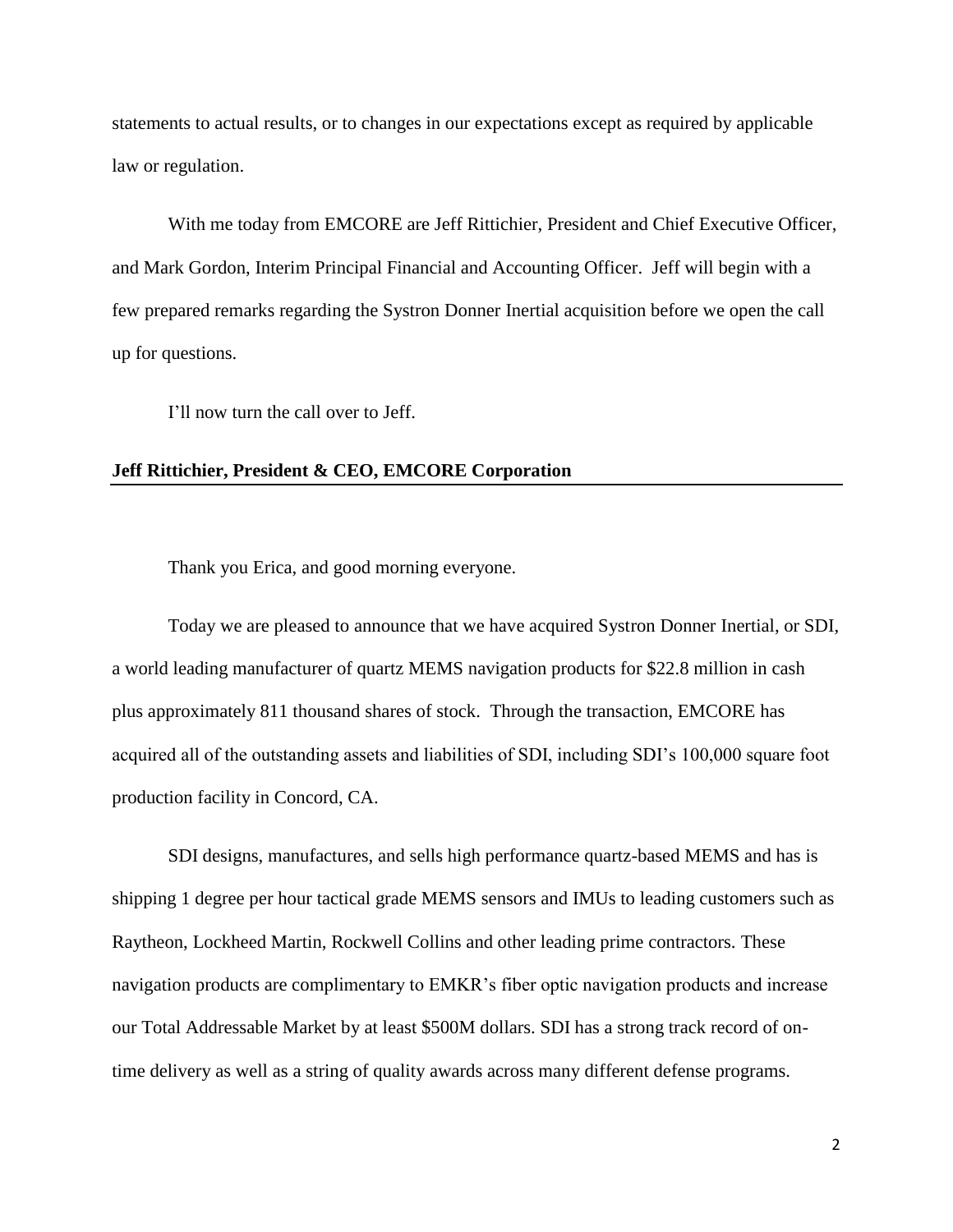We see significant potential in SDI. The two product lines are very complimentary, with SDI positioned to address the high performance, and higher volume MEMS market and EMCORE positioned to address the navigation and high-performance tactical gyro markets. Both companies have customers seeking products where the other might be a better performance, cost, or size solution. When combined, EMCORE will now have the ability to serve a wider breadth of customer requirements.

We are very excited about the opportunities for SDI's quartz technology in defense applications and are impressed with SDI's roster of customers as well as the overall size of the business. SDI is supplying key US Navy programs such as the MK48 Heavyweight torpedo, the MK54 Lightweight Anti-Submarine warfare torpedo as well as helicopter and aircraft applications. There are only a small handful of merchant quartz gyroscope vendors in the market today, and among them SDI is the clear market leader.

Most recently, SDI was awarded the contract for the Boeing 777X Flight Control Dedicated Inertial Sensor which should have a long, productive production run. This marks the beginning of the company's move into commercial aviation, where the certification requirements are far more stringent than military applications.

The combination of EMCORE's navigation and high-end tactical grade FOGs with SDI's quartz gyros and accelerometers creates an expanded product portfolio which has the ability to meet a broad spectrum of customer requirements that go well beyond military applications. For example, SDI is a leader in down-hole sensing products used in the oil industry for advanced directional drilling.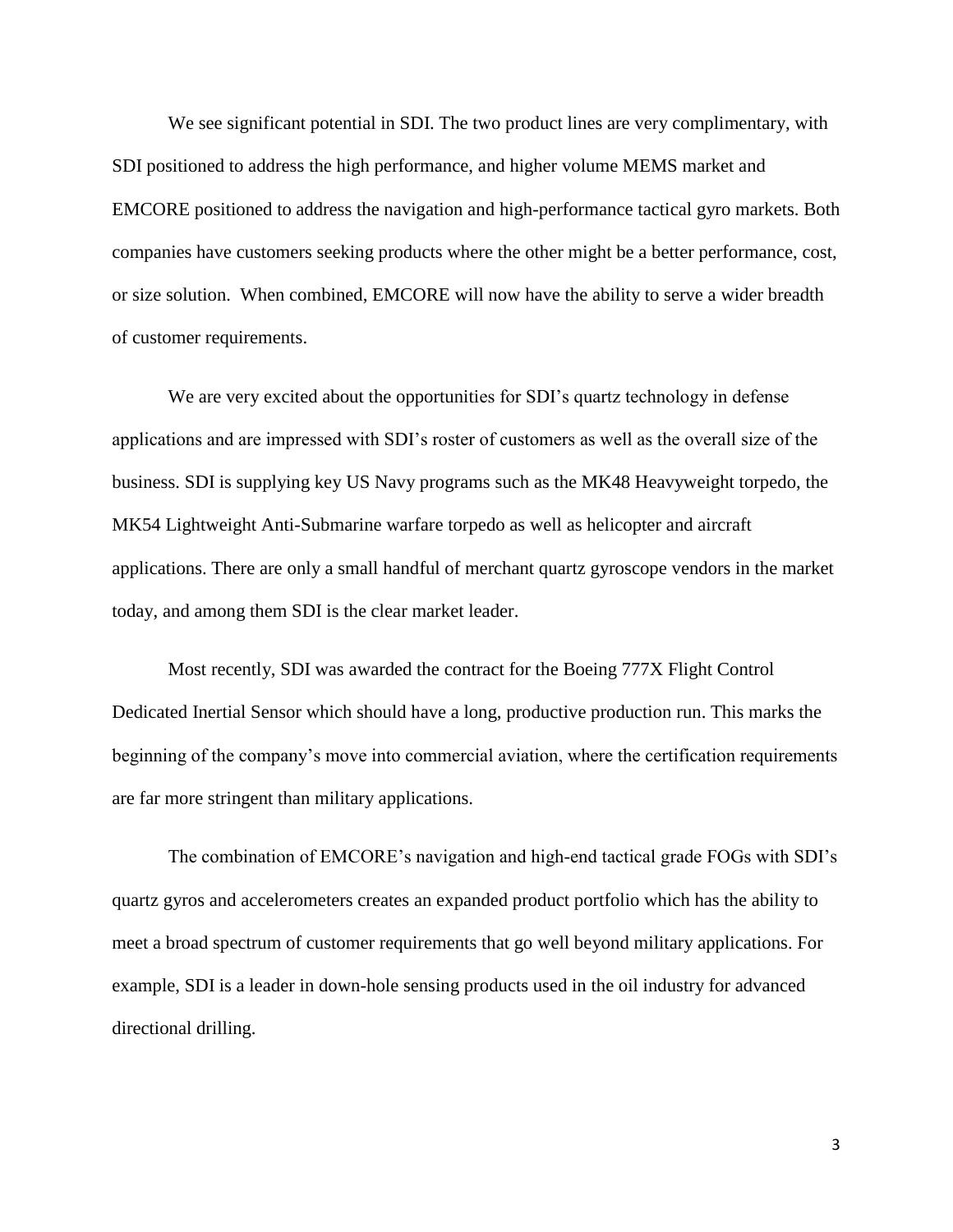Going forward, both EMCORE and SDI will now have access to each other's sensor technologies. But perhaps more importantly, both IMU development teams will be able to select from the best aspects from each offering of IMU and INS/GPS algorithms and software. Enabling significant leverage of the two engineering teams.

Finally, Systron Donner's brand and the strength of reputation that it has in the market brings significant cache and credibility to our navigation business along with a host of customers with needs that for higher performance Gyros and IMU's, where EMCORE's fiber optic gyros are an ideal solution. Concurrently, we have seen numerous opportunities where a scalable platform like SDI's Quartz MEMS products have the opportunity for significant volume expansion.

In addition to topline growth, EMCORE also expects to realize manufacturing synergies from its acquisition of SDI. EMCORE has a fab in-house and years of knowledge in the production of high-volume compound semiconductor products which we believe will have a significant impact on margins. We see the opportunity to leverage this process knowledge, and potentially our facility to improve the overall effectiveness of SDI's chip level manufacturing processes.

With regards, to sales and marketing, there is no personnel or program overlap. EMCORE expects to leverage its international distributor channel with the SDI team that has developed lasting relationships with their customers. We see tremendous opportunity in leveraging the team SDI has in place.

For the twelve months ended March 31, 2019, Systron Donner generated \$28 million in revenue primarily serving the aerospace and defense markets. As I touched on previously, in

4